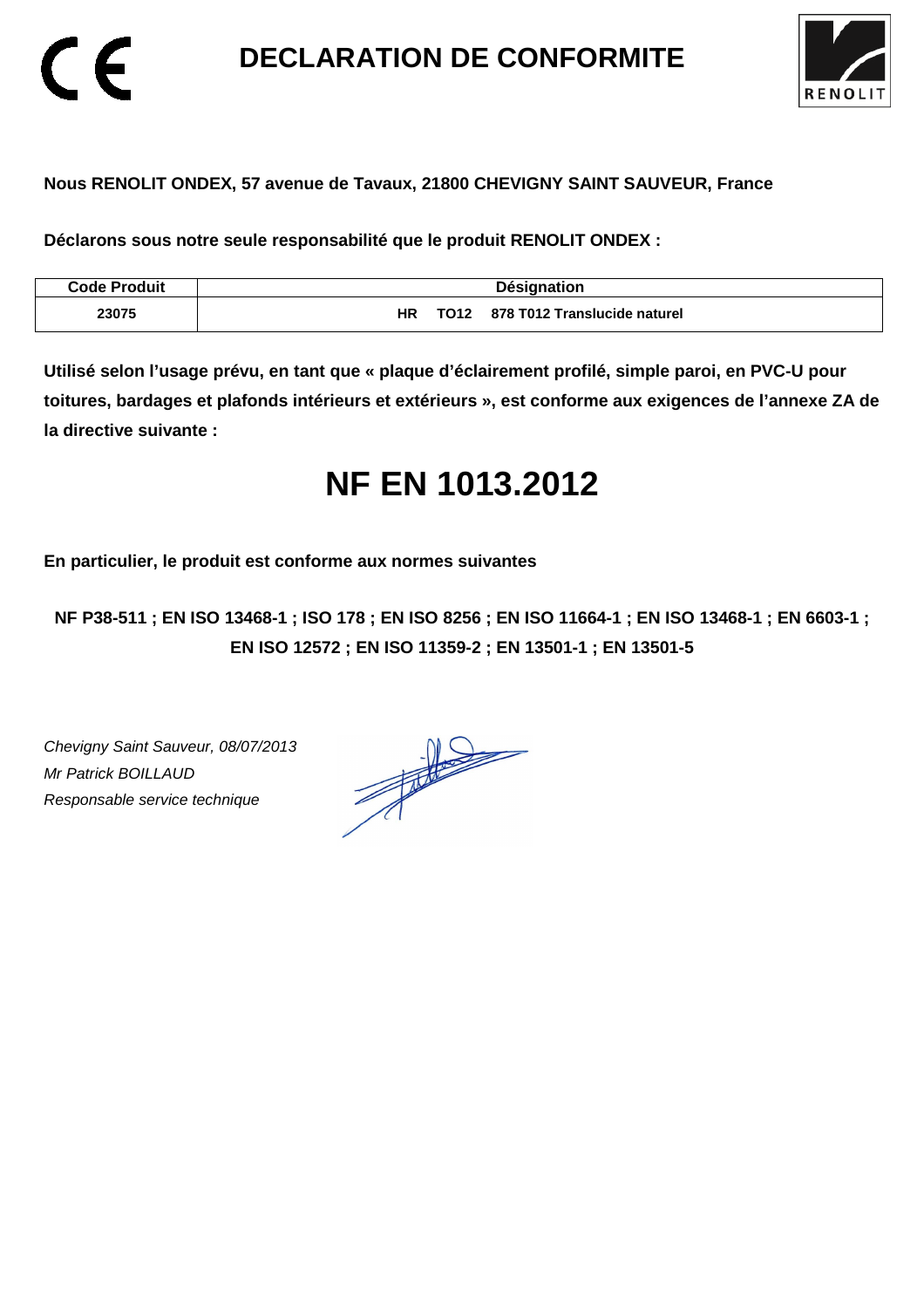

#### -**1. CODE D'IDENTIFICATION UNIQUE DU PRODUIT : 23075**

#### **2. DESIGNATION DU PRODUIT : HR TO12 878 T012 Translucide naturel**

| Couleur                       | Pas d'ondulation<br>et profondeur | Largeur utile | <b>Epaisseur nominale</b> | Type de matériau         | Masse nominale |
|-------------------------------|-----------------------------------|---------------|---------------------------|--------------------------|----------------|
| <b>Translucide</b><br>naturel | TO 12 - 76/18                     | 760 mm        | $1.10 \text{ mm}$         | <b>PVC NP Bi-orienté</b> | 1.75 kg/ $m2$  |

**3. USAGE PREVU DU PRODUIT : Plaque d'éclairement profilée, simple paroi, en PVC-U pour toitures, bardages et plafonds intérieurs et extérieurs** 

- **4. FABRICANT ET COORDONNEES : RENOLIT ONDEX 57 Avenue de Tavaux 21800 Chevigny-Saint-Sauveur France - Tel : +33 (0) 3 80 46 80 01**
- **5. MANDATAIRE DU FABRICANT :** Non concerné
- **6. SYSTEME D'EVALUATION ET DE VERIFICATION DE LA CONSTANTE DES PERFORMANCES DU PRODUIT :** Système 3
- **7. PRODUIT COUVERT PAR UNE NORME HAMRONISEE :** EN 1013 : 2012
- **8. EVALUATION TECHNIQUE EUROPEENNE :** Non concerné
- **9. PERFORMANCES DECLAREES selon les Spécifications Techniques Harmonisées EN 1013 :**

| Caractéristiques essentielles                                                                      | <b>Performances</b>                      |
|----------------------------------------------------------------------------------------------------|------------------------------------------|
| Tolérance Dimensionnelle                                                                           | Conforme                                 |
| Perméabilité à l'eau/à l'air                                                                       | Conforme                                 |
| Facteur de transmission lumineuse (NF P38-511)                                                     | 54%                                      |
| Résistance Mécanique / fléchissement de la plaque                                                  | <b>PND</b>                               |
| Résistance en flexion (ISO 178)                                                                    | <b>101 MPA</b>                           |
| Module d'élasticité en flexion (ISO 178) E                                                         | 4000 MPA                                 |
| Coefficient de rigidité E.t <sup>3</sup>                                                           | 6.9 N.m                                  |
| Résistance au choc traction (EN ISO 8256)                                                          | 1500 $kJ/m2$                             |
| Variation de l'indice de jaunissement après vieillissement artificiel(EN ISO 11664-1)              | $-15(40)$                                |
| Variation du facteur de transmission lumineuse après vieillissement artificiel<br>(EN ISO 13468-1) | 2% (A0)                                  |
| Variation de la résistance en flexion/traction après vieillissement artificiel<br>(EN ISO 8256)    | ≤10% (A0)                                |
| Résistance choc d'un corps dur de faibles dimensions (EN 6603-1)                                   | Conforme                                 |
| Résistance choc d'un corps mou grandes dimensions (XP 38-506-1999) Test 1200J                      | Conforme                                 |
| Perméabilité à la vapeur d'eau (EN ISO 12572)                                                      | $0.8 \times 10^{-5}$ mg/(m-h-Pa)         |
| Dilatation thermique linéique (EN ISO 11359-2)                                                     | 67 x 10 <sup>-6</sup> (K <sup>-1</sup> ) |
| Réaction feu (EN 13501-1)                                                                          | B s1 d0                                  |
| Performance feu extérieur (EN 13501-5)                                                             | Ftoit (non testé)                        |
| Emission de substances dangereuses                                                                 | <b>PND</b>                               |
| Résistance aux fixations                                                                           | Avis Technique 5/09-2031                 |

#### **10. Les performances du produit identifié aux points 1 et 2 sont conformes aux performances déclarées indiquées au point 9. La présente déclaration des performances est établie pour la seule responsabilité du fabricant identifié au point 4.**

Signé pour le fabricant et en son nom par Patrick BOILLAUD – Responsable Service Technique<br>Chevigny-Saint-Sauveur, le 08 Juillet 2013<br> **Chevigny-Saint-Sauveur, le 08 Juillet 2013 Chevigny-Saint-Sauveur, le 08 Juillet 2013**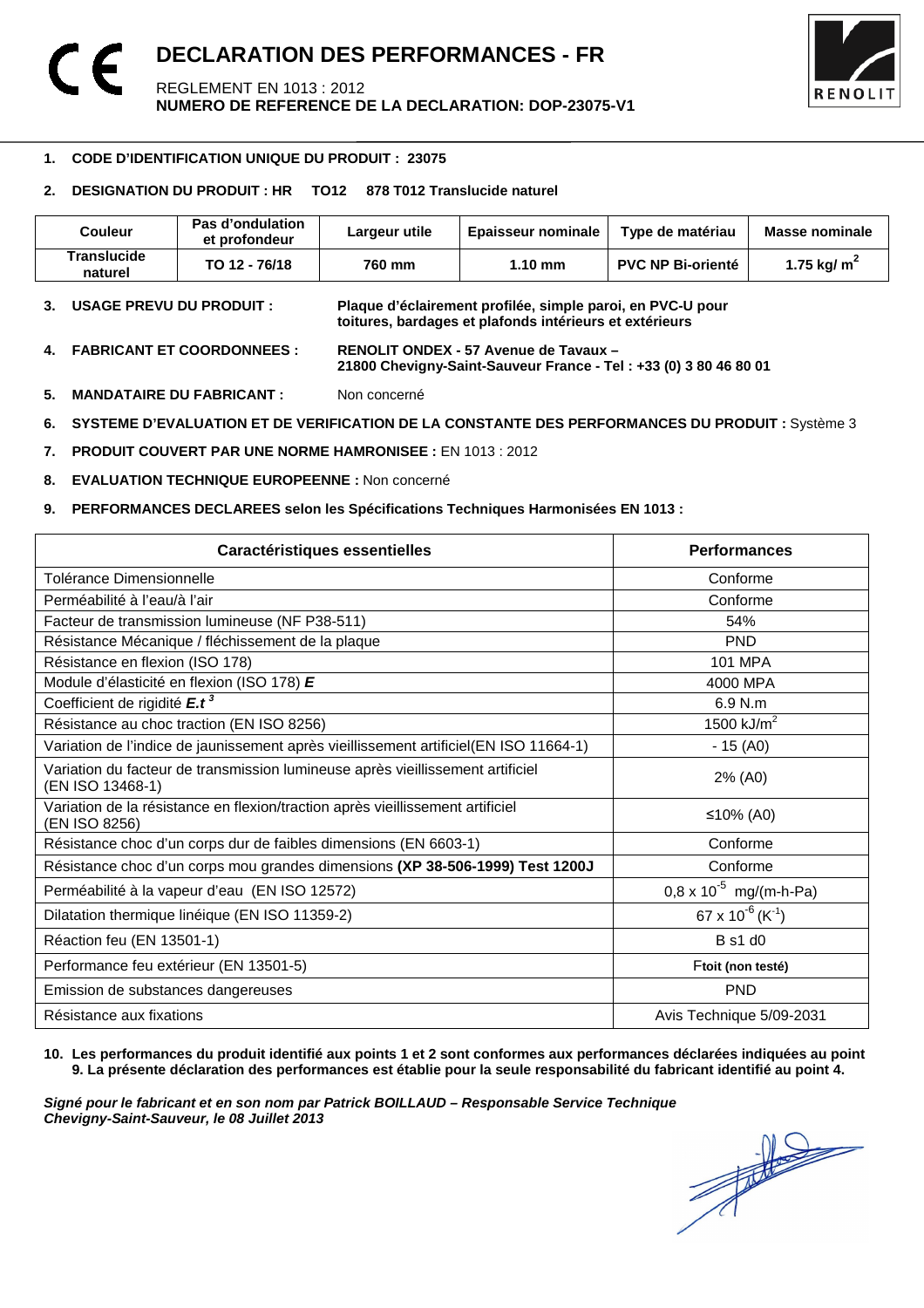# **KONFORMITATSERKLARUNG**



### **Wir RENOLIT ONDEX, 57 avenue de Tavaux, 21800 CHEVIGNY SAINT SAUVEUR, France**

**Erklären unter unserer alleinigen Verantwortung, dass das mit dem RENOLIT ONDEX Produkt:** 

| Produktnummer | <b>Benzeichnung</b>                                    |  |  |
|---------------|--------------------------------------------------------|--|--|
| 23075         | 878 T012 Translucide naturel<br>HR<br>TO <sub>12</sub> |  |  |

**den grundlegenden Anforderungen der folgenden Richtlinien entspricht, wenn es nach den Anweisungen des Herstellers bestimmungsgemäss verwendet wird: "Lichtdurchlässige, einschalige, profilierte Platten aus PVC-U für Innen- und Außenanwendungen an Dächern, Wänden und Decken" in Anhang ZA:** 

# **NF EN 1013.2012**

**Insbesondere entspricht es den folgenden Normen** 

**NF P38-511 ; EN ISO 13468-1 ; ISO 178 ; EN ISO 8256 ; EN ISO 11664-1 ; EN ISO 13468-1 ; EN 6603-1 ; EN ISO 12572 ; EN ISO 11359-2 ; EN 13501-1 ; EN 13501-5**

Chevigny Saint Sauveur, 08/07/2013 Mr Patrick BOILLAUD Leiter der technischen Abteilung

 $\epsilon$ 

 $\frac{1}{\sqrt{2}}$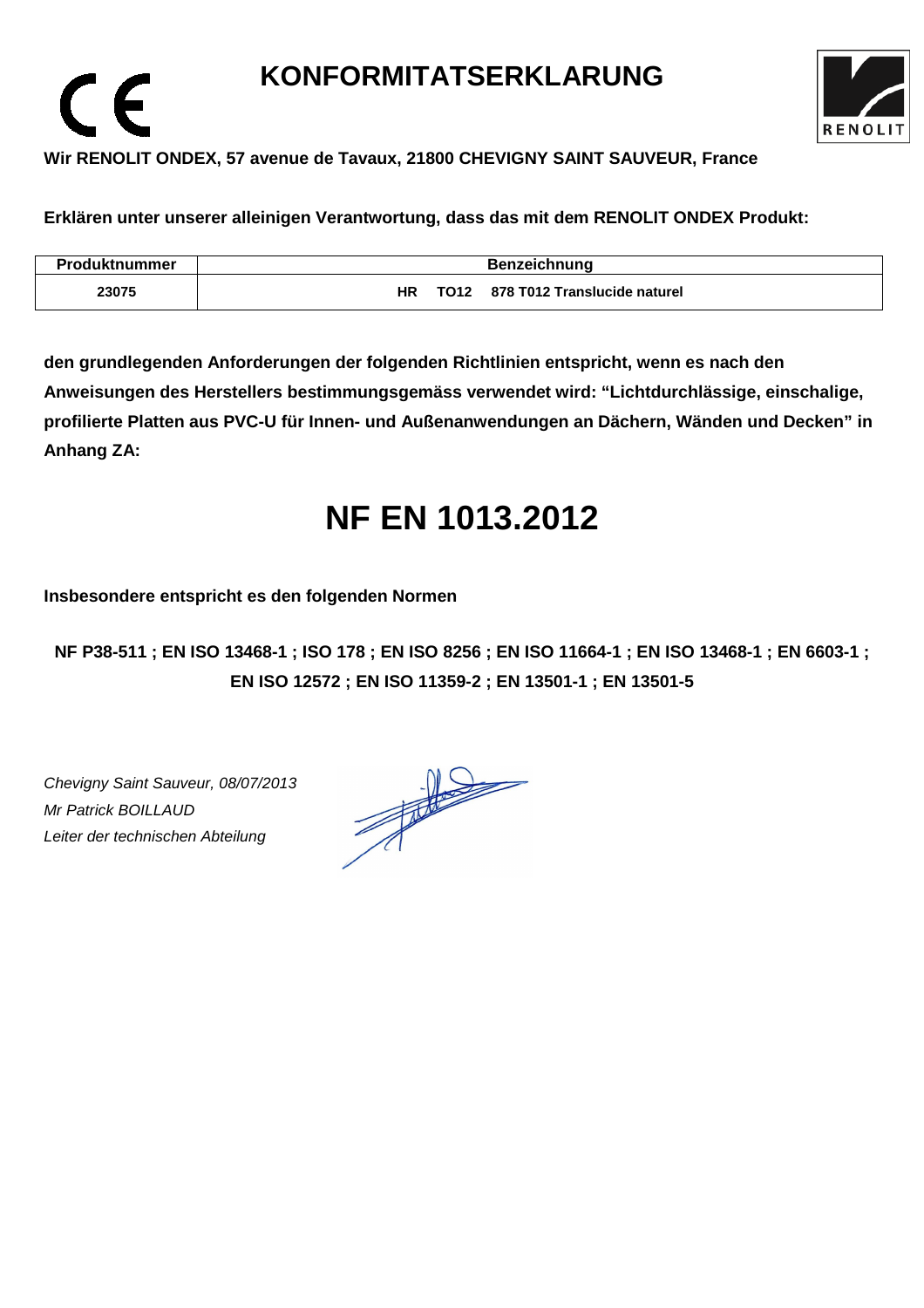### **LEISTUNGSERKLÄRUNG - DE**  NORM EN 1013 : 2012 **REFERENZNUMMER DER EKLÄRUNG: DOP-23075-V1**



#### **1. EINZIGER IDENTIFIKATIONSCODE DES PRODUKTES: 23075**

#### **2. PRODUKTBEZEICHNUNG: HR TO12 878 T012 Translucide naturel**

| Farbe                | Rippenbreite der Wellung<br>und Profilhöhe | <b>Baubreite</b> | Dicke (mm) | <b>Materialtyp</b>                                | Nenn-<br><b>Flächengewicht</b> |
|----------------------|--------------------------------------------|------------------|------------|---------------------------------------------------|--------------------------------|
| transparent<br>natur | TO 12 - 76/18                              | 760 mm           | $1.10$ mm  | biaxial gerecktes<br>Hart-PVC ohne<br>Weichmacher | 1.75 kg/ $m2$                  |

**3. VORGESEHENE VEWENDUNGSZWECKE: Lichtdurchlässige, einschalige, profilierte Platten aus PVC-U**  für Innen- und Außenanwendungen an Dächern, Wänden und Decken

**4. HERSTELLER UND ANSCHFRIFT: RENOLIT ONDEX - 57 Avenue de Tavaux - 21800 Chevigny-Saint-Sauveur Frankreich - Tel : +33 3 80 46 80 01** 

- **5. BEVOLLMÄCHTIGTER DES HERSTELLERS:** Nicht zutreffend
- **6. SYSTEM ZUR BEWERTUNG UND ÜBERPRÜFUNG DER LEISTUNGSBESTÄNDIGKEIT:** System 3
- **7. FÜR DIESES PRODUKT GILT DIE HARMONISIERTE NORM:** EN 1013 : 2012
- **8. EUROPÄISCHE TECHNISCHE BEWERTUNG:** Nicht zutreffend
- **9. ERKLÄRTE LEISTUNGEN gemäß harmonisierten technischen Spezifikation EN 1013:**

| <b>Wesentliche Eigenschaften</b>                                                                    | Leistungen                             |  |
|-----------------------------------------------------------------------------------------------------|----------------------------------------|--|
| Maßtoleranzen                                                                                       | <b>Bestanden</b>                       |  |
| Wasser-/Luftdurchlässigkeit                                                                         | <b>Bestanden</b>                       |  |
| Lichttransmissionsgrad (NF P38-511)                                                                 | 54%                                    |  |
| Biege-/Zugfestigkeit (EN ISO 178)                                                                   | <b>PND</b>                             |  |
| Biegespannung (ISO 178)                                                                             | <b>101 MPA</b>                         |  |
| Biege-Elastizitätsmodul (ISO 178) E                                                                 | 4000 MPA                               |  |
| Steifheitsfaktor E.t <sup>3</sup>                                                                   | 6.9 N.m                                |  |
| Zug- Schlagfestigkeit (EN ISO 8256)                                                                 | 1500 $kJ/m2$                           |  |
| Änderung des Gelbwertes nach der künstlichen Alterung (EN ISO 11664-1 ou<br>EN ISO 11664-2)         | $-15(40)$                              |  |
| Änderung des Lichttransmissionsgrades nach der künstlichen Alterung, (EN<br>ISO 13468-1 ou 13468-2) | 2% (A0)                                |  |
| Änderung der Biege-/Zugfestigkeit nach der künstlichen Alterung, (EN ISO 178)                       | ≤10% (A0)                              |  |
| Schlagbeanspruchung durch kleinen, harten Körper (EN 6603-1)                                        | <b>Bestanden</b>                       |  |
| Schlagbeanspruchung durch großen, weichen Körper                                                    | <b>PND</b>                             |  |
| Wasserdampfdurchlässigkeit (EN ISO 12572)                                                           | $0.8 \times 10^{-5}$ mg/(m-h-Pa)       |  |
| Lineare thermische Ausdehnung (EN ISO 11359-2)                                                      | $67 \times 10^{-6}$ (K <sup>-1</sup> ) |  |
| Klasse des Brandverhaltens (EN 13501-1)                                                             | <b>B</b> s1 d0                         |  |
| Klasse des Brandverhaltens von außen (EN 13501-5)                                                   | F Dach (nicht getestet)                |  |
| Freisetzung gefährlicher Stoffe                                                                     | <b>PND</b>                             |  |
| Beständigkeit gegenüber Befestigungen                                                               | Zulassung Z 14.4. 1-4                  |  |

#### **10. Die Leistungen des Produktes gemäß den Nummern 1 und 2 entspricht den erklärten Leistungen nach Nummer 9. Verantwortlich für die Erstellung der Leistungserklärung ist allein der Hersteller gemäß Nummer 4.**

**Unterzeichnet für den Hersteller und im Namen des Herstellers durch Patrick BOILLAUD – Leiter der technischen Abteilung Chevigny-Saint-Sauveur, den 08. Juli 2013**

 $\frac{1}{\sqrt{2}}$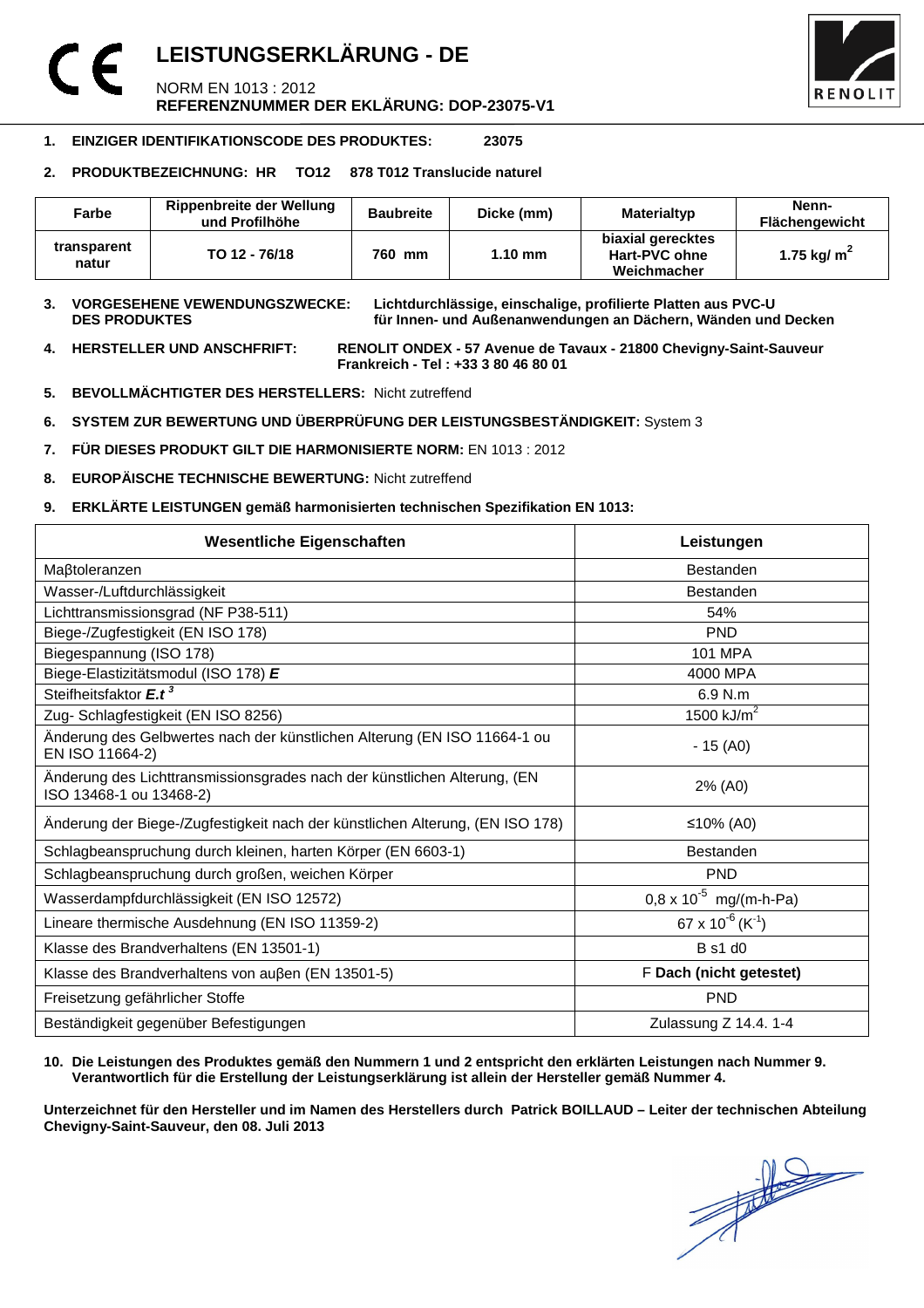# **DECLARATION OF CONFORMITY**



### **We RENOLIT ONDEX, 57 avenue de Tavaux, 21800 CHEVIGNY SAINT SAUVEUR, France**

**Declare under our sole responsability that the RENOLIT ONDEX product:** 

| <b>Product Code</b> | <b>Designation</b>                          |
|---------------------|---------------------------------------------|
| 23075               | 878 T012 Translucide naturel<br>TO12<br>HR. |

**When used according to its instruction as, "light transmitting single skin profiled PVC-U sheet for internal and external roofs, walls and ceilings", complies with the essential requirements of the following directive in ZA Annex:** 

# **NF EN 1013.2012**

**In particular it complies with the following standards** 

**NF P38-511 ; EN ISO 13468-1 ; ISO 178 ; EN ISO 8256 ; EN ISO 11664-1 ; EN ISO 13468-1 ; EN 6603-1 ; EN ISO 12572 ; EN ISO 11359-2 ; EN 13501-1 ; EN 13501-5**

Chevigny Saint Sauveur, 08/07/2013 Mr Patrick BOILLAUD Technical services manager

CE

 $\frac{1}{\sqrt{2}}$